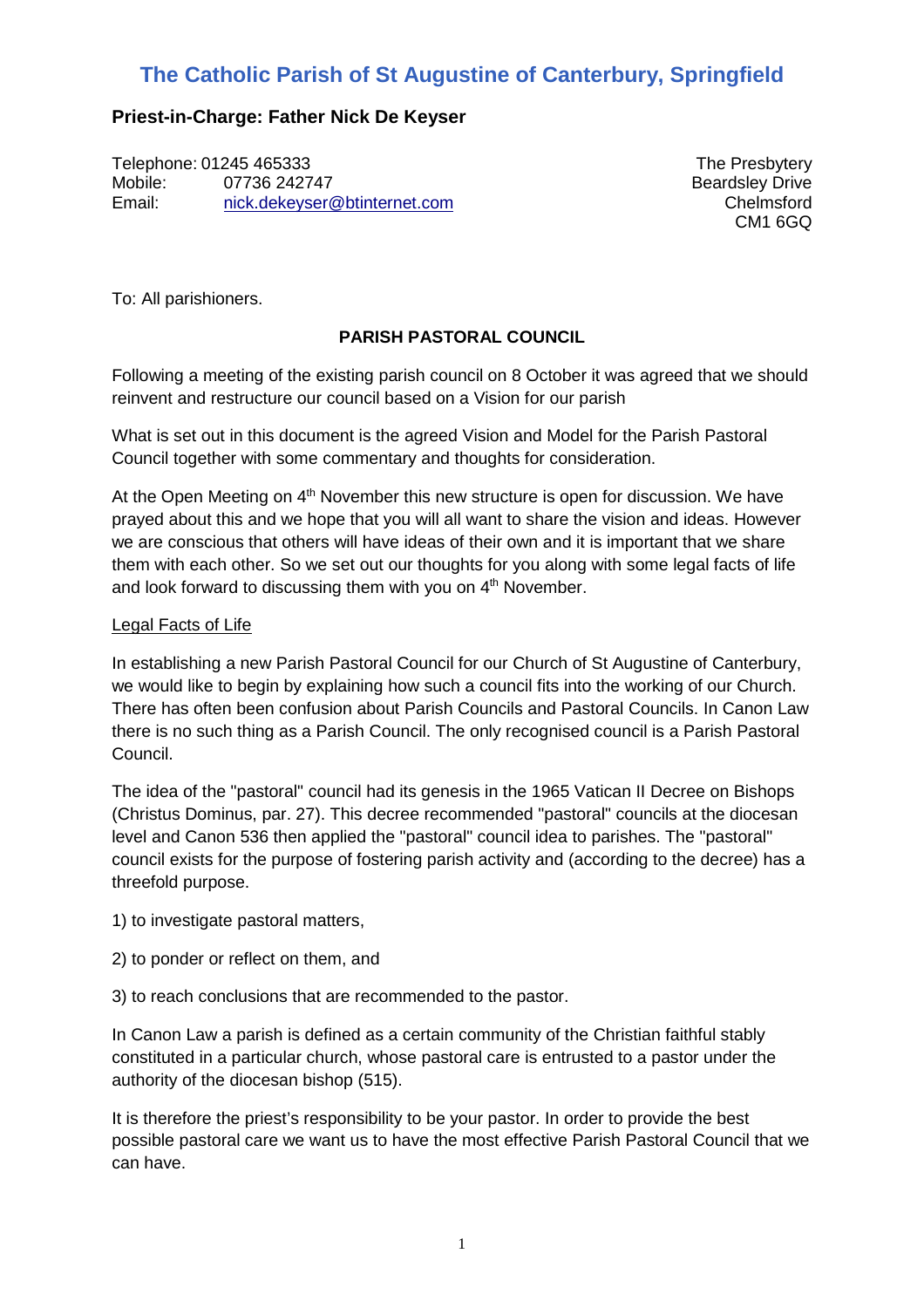It is important to note that under Canon Law these councils are "consultative" in their nature. They are not strictly decision making bodies but it would be the intention to pay great heed to any recommended decisions of a Parish Pastoral Council.

We wish to adopt this Pastoral Parish Council model described in Canon Law and to make it as effective as we possibly can in the service of fostering activity within our parish.

It is our responsibility to make our parish as strong and as welcoming as we can possibly be and we think that we should never assume that everything that we do is as good as it can be, nor that we are doing everything that we should be doing.

It is clear to us that if we are to have a Parish Pastoral Council that it must be something that adds to our parish life and it would not be a good use of parishioner's time to be a part of something that was not designed to make a positive difference to our parish life.

We already have an excellent parish and we want to clearly express our gratitude to all those people who help and have helped to make it so good. Much of what is in our vision is happening to some extent but there is nothing that cannot be improved upon and it is our hope and prayer that we can make it even better, wider and deeper.

Even small changes or additions can make things better. We should make every effort to make our worship as good as it can be for the greater glory of God. We can widen participation in our parish life so that more people get involved beyond Sunday Mass, we can widen our outreach to those who do not yet know the Good News and we can deepen our faith lives, our support for one another and our concern for our neighbours.

As your pastor the priest may bear the ultimate responsibility under Canon Law but we hope that together we can forge a new PPC that will make a positive difference to all our lives.

## OUR VISION

Our vision for our parish is that we are:

- a dynamic worshipping community where people come for the first time and immediately sense the presence of God
- · a community where everyone is growing in their understanding of the Catholic Faith
- a community where everyone is growing in the life of prayer and their relationship with God
- · a community where practical care is given to those in need,
- a community where more people are actively involved in the Mission of the Church

Our vision is more than just a few words. The vision would be something that we touch on repeatedly going forward. It would be a guide for us when we struggle with decisions in the future. The vision would help us to focus on what is important when we have choices to make.

Everything you read from here onwards is about how we might bring this vision into reality. The Vision is the really important bit and the rest is how we think we can start on the path to fulfilling it.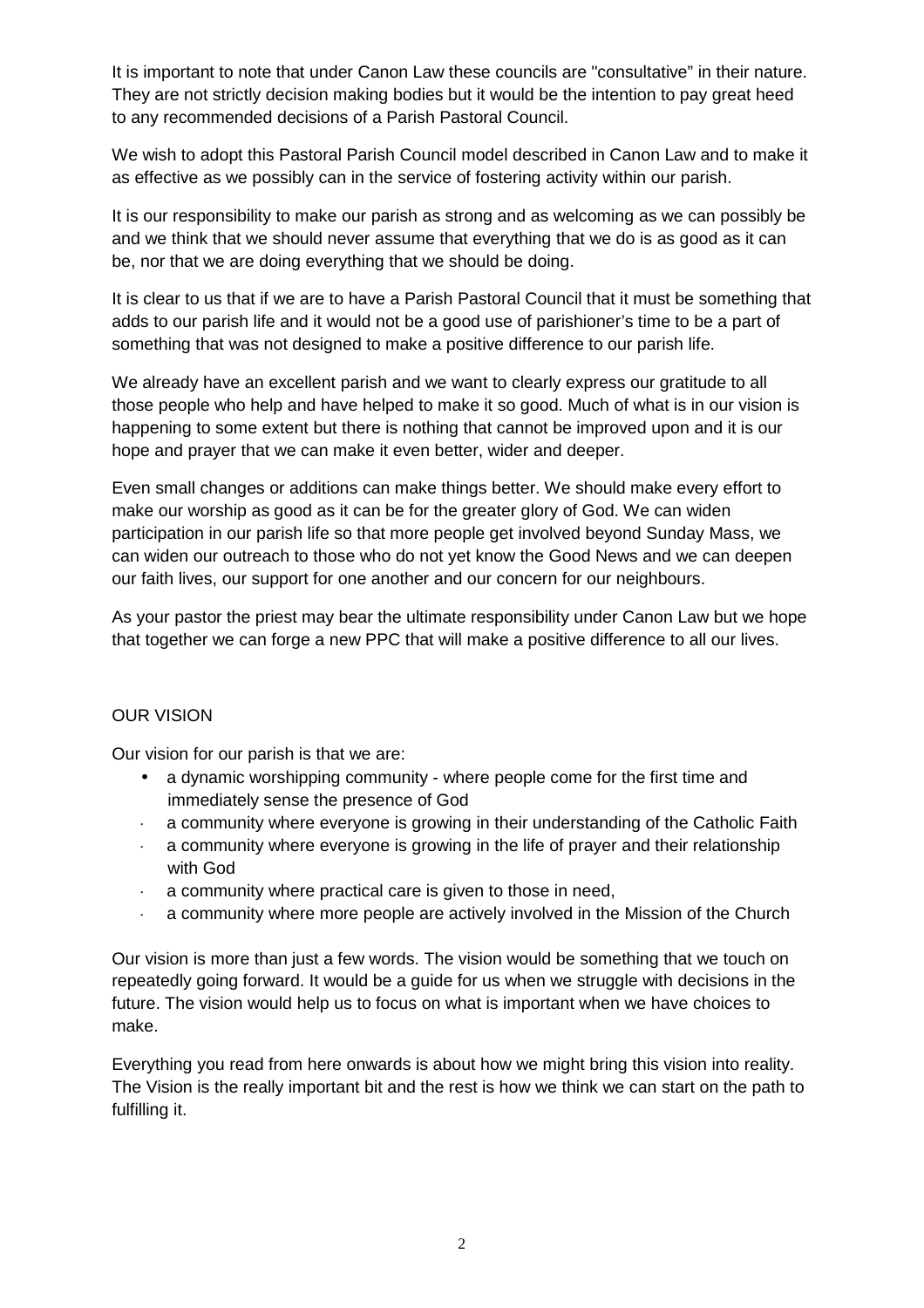## MODEL

There are lots of ways that we could structure a PPC and many of them will be workable. We have looked at what happens elsewhere and at what we already have at St Augustine's. In order to be true to the vision and maximise the ability for people to be a part of it, the following is what we think would work for us.

The membership of the PPC should be of a manageable size whilst affording the appropriate opportunity to bring advice and expertise to the council.

The recommendation is for the PPC to consist of:

- Parish Priest
- · Deacon
- · Chair of the PPC
- · Secretary to the PPC
- Chair of the Finance Committee
- · Young Person Aged between 16 and 25
- · Catechist (Faith & Worship)
- · Care for our church (see below)
- · Faith beyond Church Walls (Justice/charity/ Social responsibility Representative)

The top four of these are self-explanatory. As for the rest; Canon Law requires a parish to have a Finance Committee and we think that it is important that when we are considering any activity in our parish we do so conscious of the need to use our financial resources as effectively as possible. Therefore having the Chair of the Finance Committee on the PPC makes good sense.

We want people of all ages and from all walks of life to get involved and, although we are sure that middle aged and older people will want to participate without making any positive effort to recruit such age groups, we really would like our parish to hear the voice of young people. To that end we would like to have someone specifically from the younger age group who will canvas and represent the opinions of our younger parishioners.

A catechist is essential because if we are to properly address pastoral matters we need to look at our programmes for formation of young and old alike. It is not necessary for all catechists to be on the PPC so long as one catechist is and that person co-ordinated the other programmes.

Someone needs to continue to oversee how we care for our church building and take responsibility for all those practical things without which nothing happens properly (or at all). We can't think of a snappy title for such a person but we can work on that together.

We also need someone who will oversee and to an extent co-ordinate our practical implementation of our faith through charity and caring. The Chair of the Parish SVP might provide an important voice about how we are putting our faith into practice through Catholic Social teaching but it could be someone else entirely.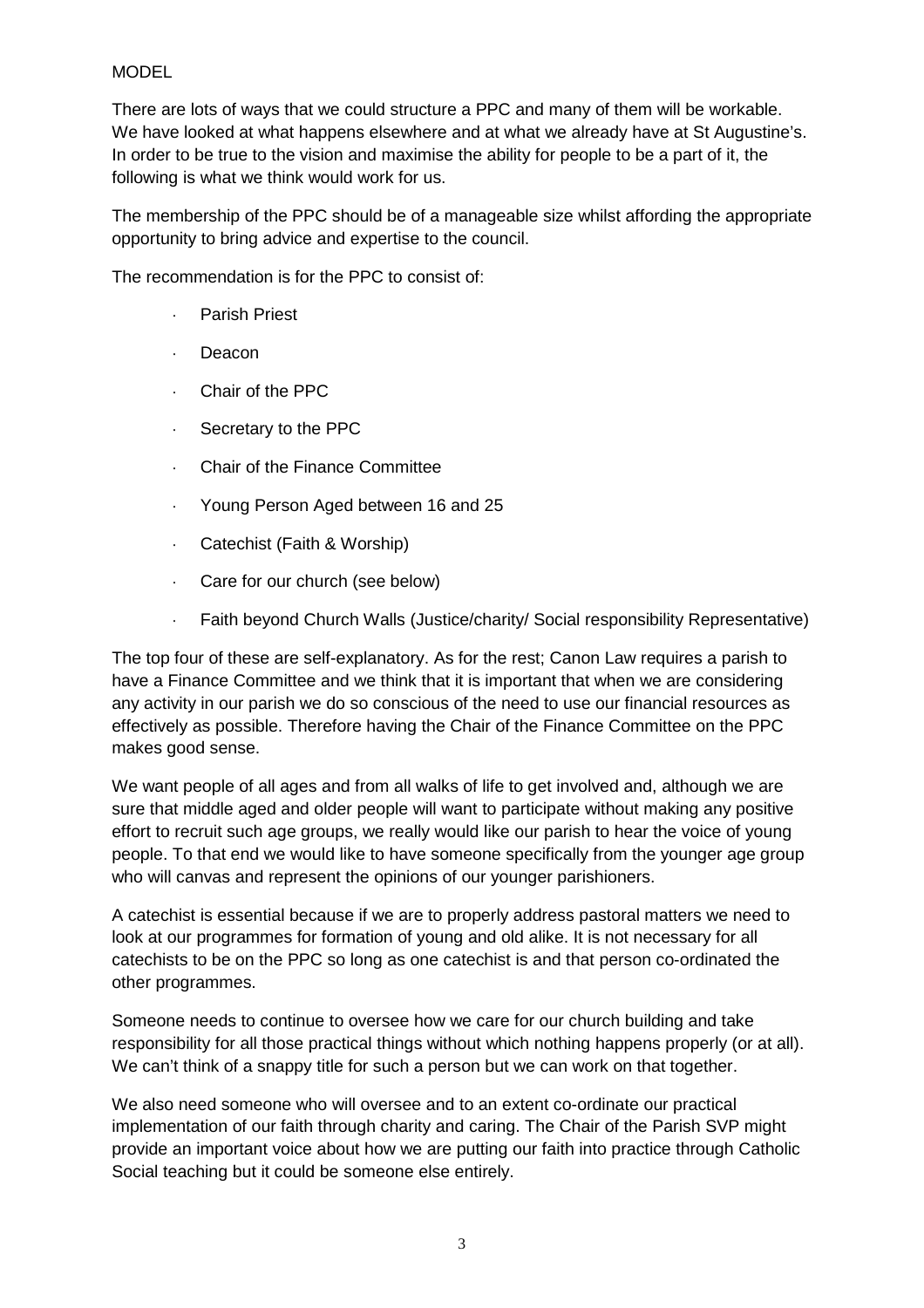Someone on the PPC needs to be responsible for our ecumenical relationships and our joint management of the church buildings, but that might be one of the people above or it may be a separate person. The PPC must not get too big but neither should we overlook important work.PPC MEETINGS

Meetings would be every two months and to be kept reasonably short. They do not need to be held in the church, they might take place in the home of one of the members. There will be an agenda designed to initiate projects, keep track of existing activity and provide advice or assistance to working groups where that is needed.

#### Standing Committee

The Parish Priest, the Chair and the Secretary will form a standing committee that will ensure that over time we keep to our overall agenda and will determine what should go on the agenda for each meeting of the PPC.

## Working Groups (or possibly called Action Groups)

What has been set out so far involves only a few people sitting on the PPC. If the PPC coordinates and oversees things these working or action groups will be where the hands on work is done. We hope that we will be able to encourage many more people to play an active part in our parish life by joining in to help with particular individual projects.

The more people who are prepared to do something (accepting that everyone has different time constraints and other responsibilities) then we can achieve a lot more. We cannot only share the existing work we can do new things. We don't expect people to make a lifetime commitment but if you can do something to help our parish family it would be really appreciated. This is really a case where many hands make light work and where there is an almost infinite amount of good work we can do if we have many more hands.

We would envisage the PPC recommending a course of action and assuming that I decide to put it into action we would set up a working group to keep that project moving. That may or may not have a person from the PPC on the Working Group and at appropriate intervals the working group can report back on progress to the PPC. In this way people will be able to help out with something practical and when the project is complete the people on that working group will disband. They may do something else or they may stop for a while. The PPC will co-ordinate and oversee what is being done but the groups will do it.

In the first instance we envisage 7 working groups but suspect that you will be able to think of others and in time we would hope to have lots of groups working on individual projects for the benefit of our parish life. It would be for the PPC to decide which projects to undertake at a particular time. You may think of other areas of activity that could be set up and we would like to hear any ideas on  $4<sup>th</sup>$  November but our first thoughts are that the following groups will be needed.

## 1. Faith & Worship

- **Liturgy**
- **Music**
- Readers
- Servers
- Extraordinary Ministers of the Eucharist
- Children's Liturgy
- Prayer of the Faithful Leaders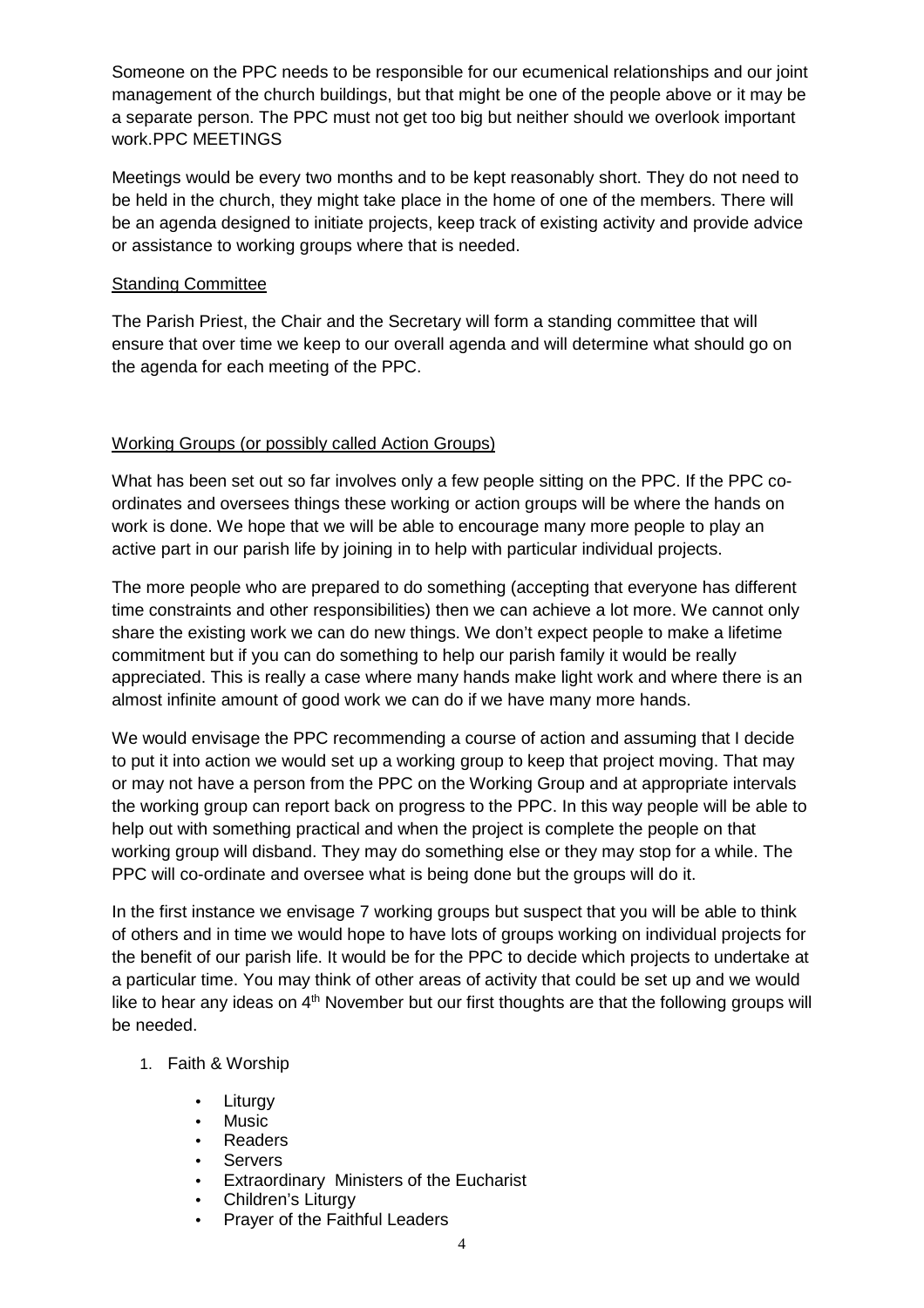• Welcome ministry

WHO would be on such a group: Priest & Deacon and those responsible for each of the areas above as required. There is no need for everyone to attend every meeting of a working group. It may be that at one particular time attention needs to be devoted to one area or another. It is even possible that different working groups could exist within this one group.

- 2. Caring for our Church
	- Setting up for Mass
	- Cleaning
	- Noticeboards
	- Flowers
	- Refreshments

WHO: Those who want to be involved in these things co-ordinated by a person on the PPC designated to this task.

- 3. Evangelism and Outreach
	- Attracting new people: (lapsed or from new developments)
	- The wider church (papal or diocesan matters)

WHO: Young Person and others with an interest.

- 4. Faith beyond the Church Walls
	- Social responsibility
	- Justice
	- Charity
	- Marriage & Family Life

WHO: Anyone who is interested in the topic.

- 5. Communications
	- Website
	- Parish Magazine
	- Local Media
	- Directory

WHO: skilled website managers, budding writers, bloggers, photographers, editors and people who are interested in promoting the parish

# 6. Social

- An annual party
- A Christmas dinner
- A Quiz

WHO: People who are interested in organising such things. Party people willing to help others to have a good time.

7. Finance & Stewardship